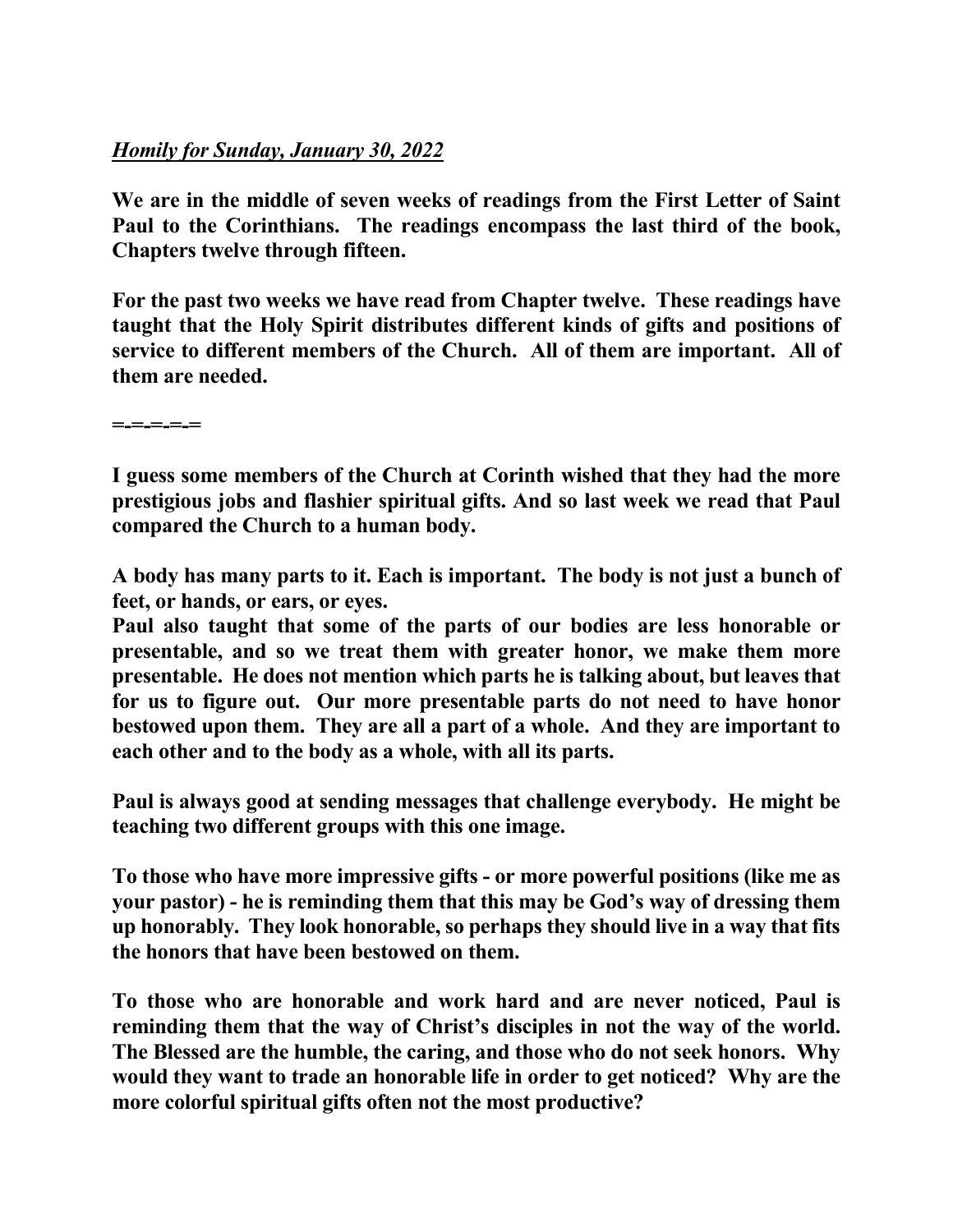**And now we get to today's passage. Paul tells them – and us – to "strive eagerly" for the greatest gifts, for a "still more excellent way." [in Spanish – "el camino mejor de todos"]**

**It is the way of Love. Flashy gifts like tongues and prophecy, prestigious skills like speaking and teaching, genius-level intelligence – they all amount to nothing without Love. Even that all-important Faith, and that great action of Sacrificing oneself for others and God – they are worthless without Love.** 

**So, Love is what brings God's touch to all we say and do. Love is the spiritual gift that one should pursue. I believe it is St. Therese of Lisieux, the Little Flower, who grasped this truth. She came to understand that if she could not do great things, she could love. She could do everything with love. She understood what Paul is writing. Without love, everything else is hollow.** 

**It is only in Love that everything makes sense. And so, Paul then builds everything back up, upon the foundation of Love.** 

**What is Love? Or what is the kind of Love of which Paul speaks? Well, if one is quick-tempered and nasty in the name of love, it is not the Love Paul is speaking of. Love is not an excuse to be possessive of what is loved.**

**Love from God is, again, not flashy. But Love is the substance of everything that is worthwhile, whether flashy or not, whether powerful or not.** 

**Love is patient and kind. When Love is present, then self-sacrifice is Godly and produces heavenly fruit. If God's love is within our actions, then self-sacrifice has power. Or, as Paul says, "It bears all things, believes all things, hopes all things, endures all things. Love never fails."** 

**=-=-=-=-=** 

**Love is of God – who is eternal. God endures. Love endures, and so Love can endure all things. Faith and Hope – with Love they are the gifts and Virtues that sustain our pilgrim way. But Faith and Hope are needed because there is a Not-Yet aspect to our Life in Christ. We await His second coming. Until then, we**